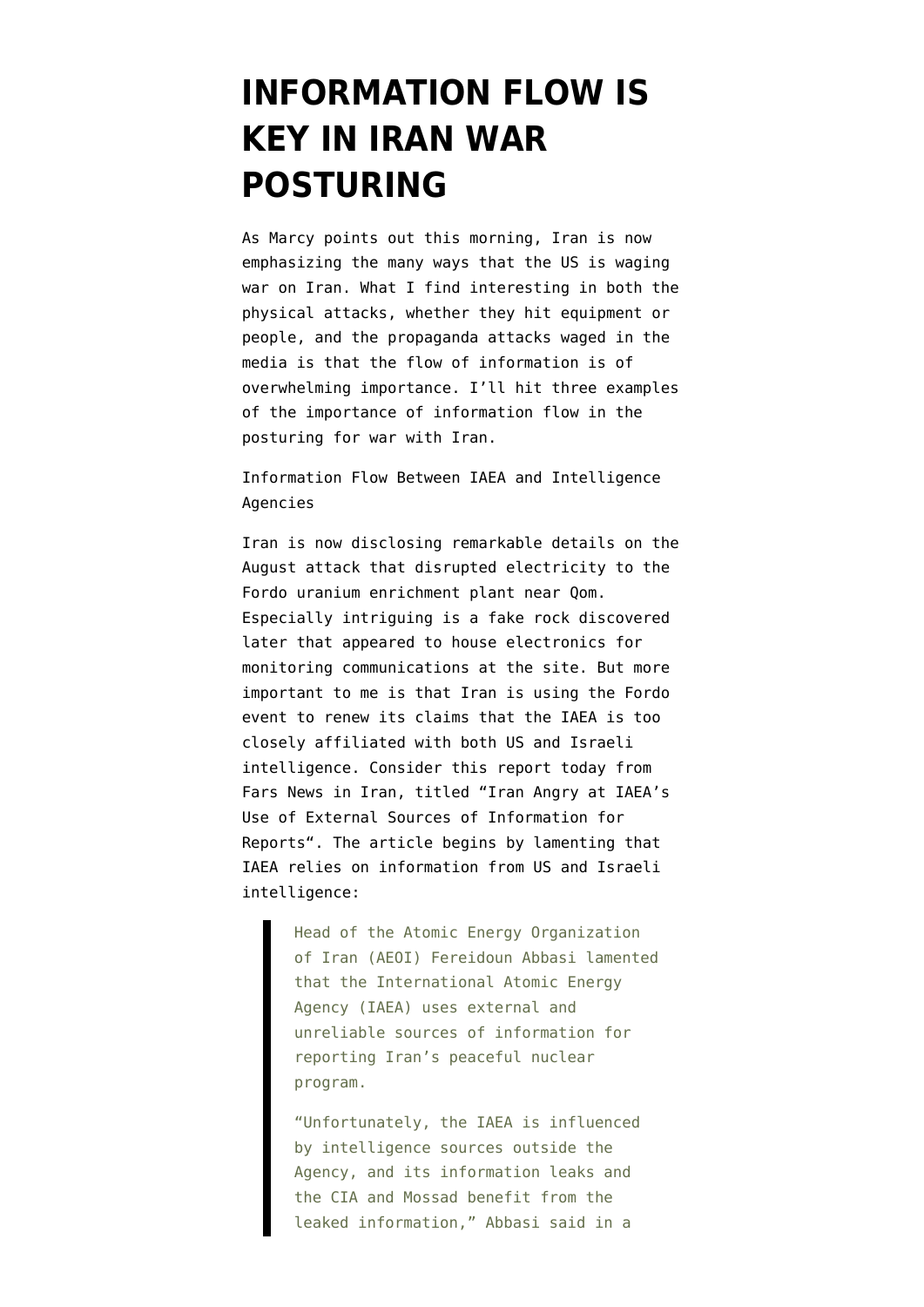meeting with members of the Iranian parliament's National Security and Foreign Policy Commission in Tehran on Tuesday.

The article goes on to note that IAEA inspectors appeared to know instantaneously when the power was disrupted at the Fordo plant and links this to accusations of infiltration of IAEA:

> In relevant remarks earlier this month, Abbasi also warned the IAEA about infiltration of saboteurs and terrorists.

/snip/

"On Friday August 17, 2012, power lines running from the city of Qom to Fordow facility were cut using explosives. It should be reminded that power outage is a way of damaging centrifuge machines. In the early hours of the following day, (IAEA) inspectors demanded a snap inspection of the facility," he said, addressing an IAEA meeting in Vienna.

"Isn't there any connection between the visit and the blast? Who else could have quick access to the facility other than IAEA inspectors to register and report dysfunctions?" he asked.

The fake rock would still have been operating on August 17, so Iran has told us that US and/or Israeli intelligence would have known immediately of the loss of power. And yet, somehow this information also made its way to IAEA within only a few hours. Such a sequence of events certainly paints a picture of the intelligence community having very good lines of communication with the IAEA and the information flow appears to go in both directions.

Control of Information on Uranium Enrichment

Just as was the case for explaining that [the](http://www.moonofalabama.org/2011/11/on-nuclear-iran-allegations-nanodiamonds-aint-nuclear-bombs.html) [disputed explosion chamber at Parchin likely is](http://www.moonofalabama.org/2011/11/on-nuclear-iran-allegations-nanodiamonds-aint-nuclear-bombs.html)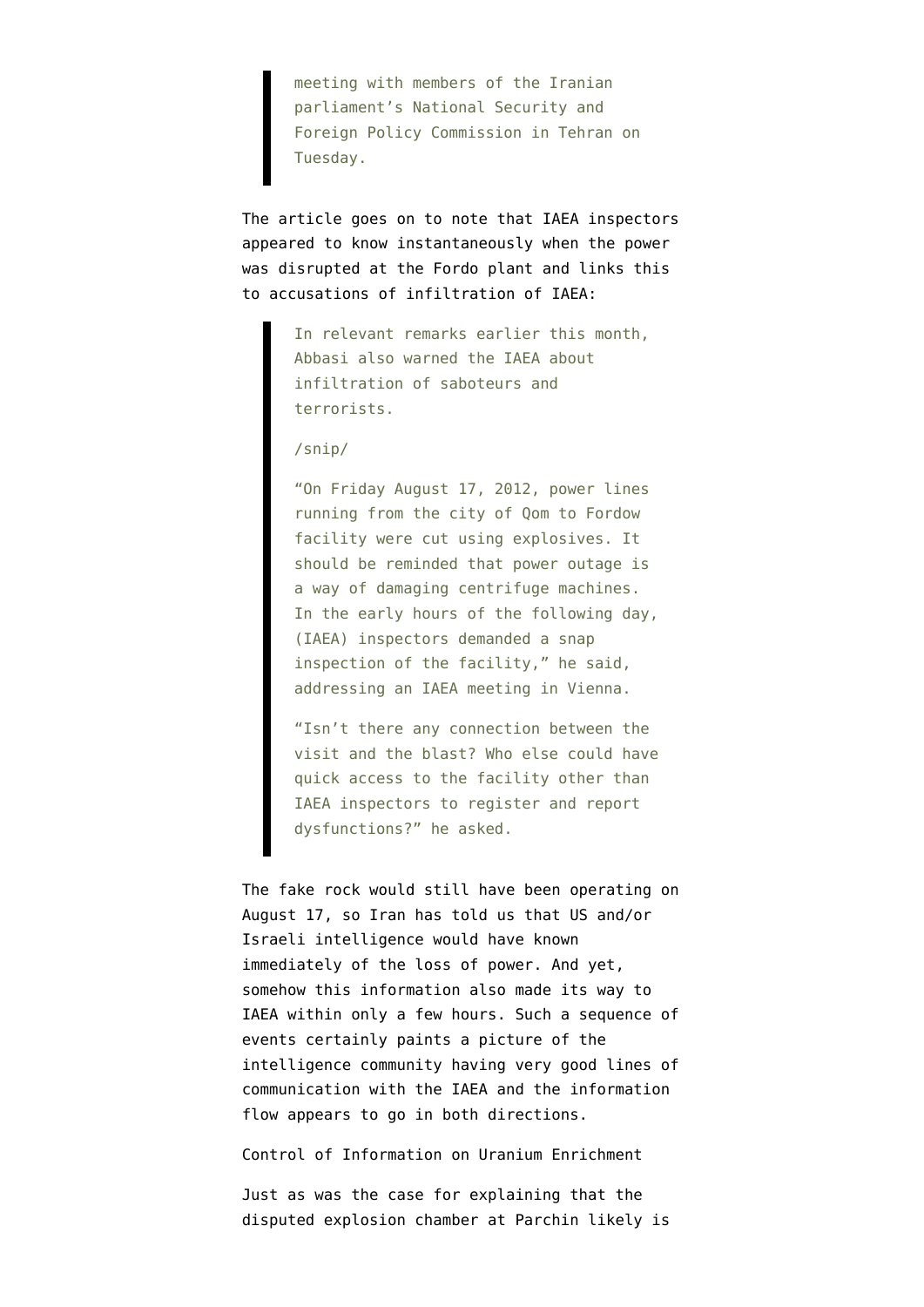[used for nanodiamond research rather than](http://www.moonofalabama.org/2011/11/on-nuclear-iran-allegations-nanodiamonds-aint-nuclear-bombs.html) [nuclear trigger research,](http://www.moonofalabama.org/2011/11/on-nuclear-iran-allegations-nanodiamonds-aint-nuclear-bombs.html) a report from b at Moon of Alabama should have completely defused the yammering over the August report on Iran from the IAEA. We learn from b that although Iran produced a large amount of 20% enriched uranium during the reporting period, [much of](http://www.moonofalabama.org/2012/08/iaea-iranian-nuclear-danger-decreased.html) [Iran's stockpile of 20% enriched uranium was](http://www.moonofalabama.org/2012/08/iaea-iranian-nuclear-danger-decreased.html) [converted to fuel plates for the Tehran Research](http://www.moonofalabama.org/2012/08/iaea-iranian-nuclear-danger-decreased.html) [Reactor](http://www.moonofalabama.org/2012/08/iaea-iranian-nuclear-danger-decreased.html) that produces medical isotopes. Importantly, once converted to fuel plates, the uranium is no longer in a chemical form that can be put back into centrifuges for further enrichment to weapons grade. As a result, b is the only person who could bring us this important news just after the report was released:

> Not only is any Uranium Iran has below weapons grade but, according to the new IAEA report, Iran has today less enriched Uranium that could quickly be converted into a nuclear weapon than it had in May 2012, the time of the IAEA's last report ([GOV/2012/23\)](http://www.isis-online.org/uploads/isis-reports/documents/IAEA_Iran_Report_25May2012.pdf) on the issue.

Of course, this point was completely lost on the corporate media, even though it was published back on August 31. Here is [Joby Warrick wringing](http://www.washingtonpost.com/world/national-security/obamas-policy-on-iran-bears-some-fruit-but-nuclear-program-still-advances/2012/09/24/f51f9a04-fc21-11e1-a31e-804fccb658f9_story.html) [his hands over enrichment on Monday](http://www.washingtonpost.com/world/national-security/obamas-policy-on-iran-bears-some-fruit-but-nuclear-program-still-advances/2012/09/24/f51f9a04-fc21-11e1-a31e-804fccb658f9_story.html):

> At the same time, the Obama White House has proven to be no more successful than its predecessors at halting Iran's nuclear advance, the singular goal that has driven U.S. policy on Iran since the George H.W. Bush administration. Indeed, Iran's rate of production of enriched uranium has nearly tripled since Obama took office, while hopes that the president can deliver a solution to the crisis have faded, even among his former admirers in Iran.

Warrick completely leaves out the fact that Iran has converted much of its 20% enriched uranium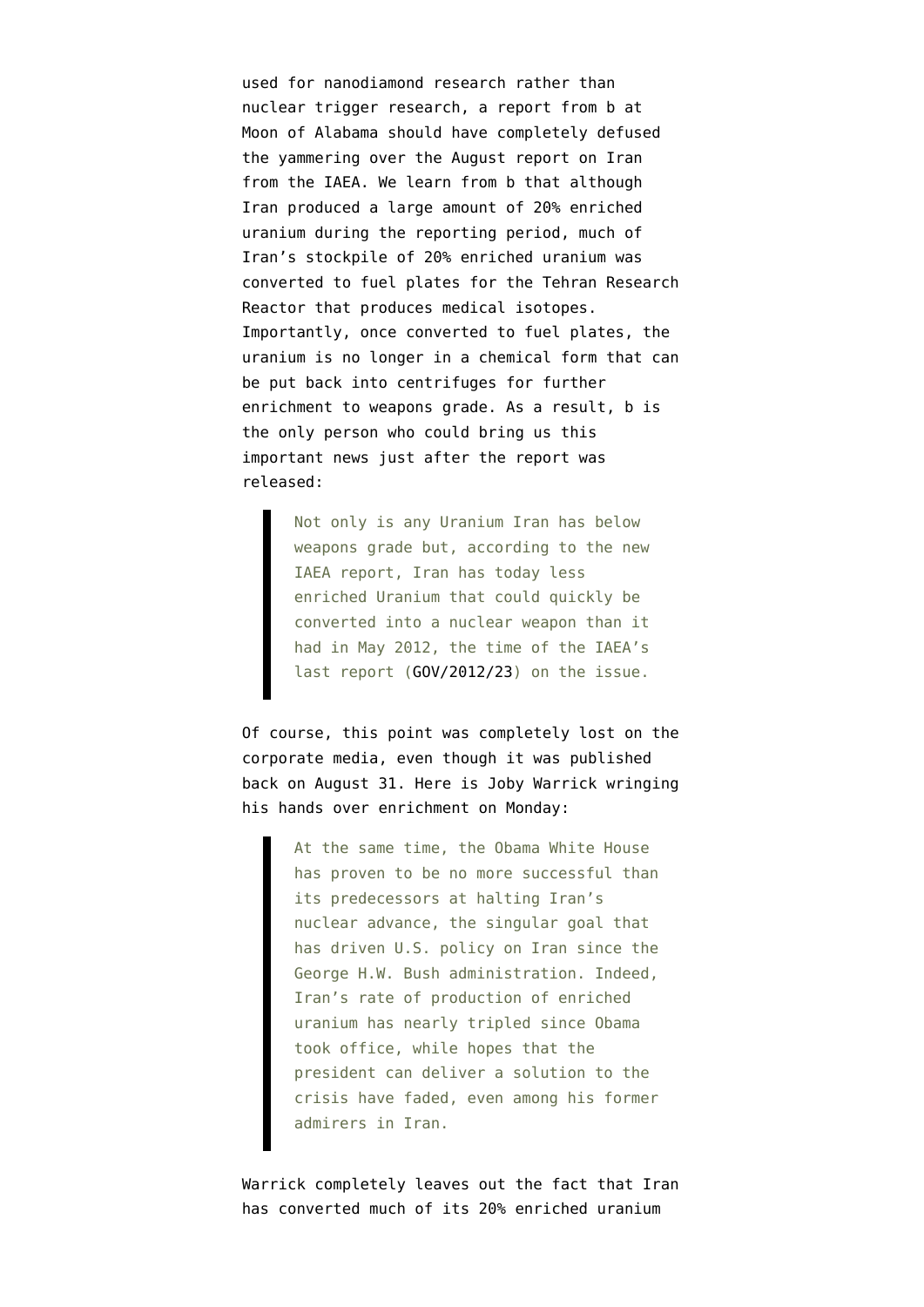to a form that is useless for enrichment to weapons grade. Is Warrick's omission a deliberate play into the strategy of the war mongers or does it demonstrate a level of ignorance that should render him ineligible for any further reporting on the nuclear issue in Iran?

Control of Information on Negotiations

A very strange sequence of events this week points out how both Iran and the US control information flow about the state of any negotiations on Iran's nuclear program. On Monday, [Gareth Porter published an exclusive](http://www.ipsnews.net/2012/09/iranian-diplomat-says-iran-offered-deal-to-halt-20-percent-enrichment/) [interview with Ali Asghar Soltanieh](http://www.ipsnews.net/2012/09/iranian-diplomat-says-iran-offered-deal-to-halt-20-percent-enrichment/), who represents Iran in its negotiations with the IAEA. Porter revealed that Saeed Jalili, who is Iran's negotiator with the P5+1 group of nations, had conveyed to EU negotiator Catherine Ashton a willingness for Iran to halt all 20% uranium enrichment in return for an end to the sanctions that have been put in place:

> Iran has again offered to halt its enrichment of uranium to 20 percent, which the United States has identified as its highest priority in the nuclear talks, in return for easing sanctions against Iran, according to Iran's permanent representative to the International Atomic Energy Agency (IAEA).

Ali Asghar Soltanieh, who has conducted Iran's negotiations with the IAEA in Tehran and Vienna, revealed in an interview with IPS that Iran had made the offer at the meeting between EU Foreign Policy Chief Catherine Ashton and Iran's leading nuclear negotiator Saeed Jalili in Istanbul Sep. 19.

Of course, Warrick's article on Monday not only misses this development, but it states no new breakthroughs are expected: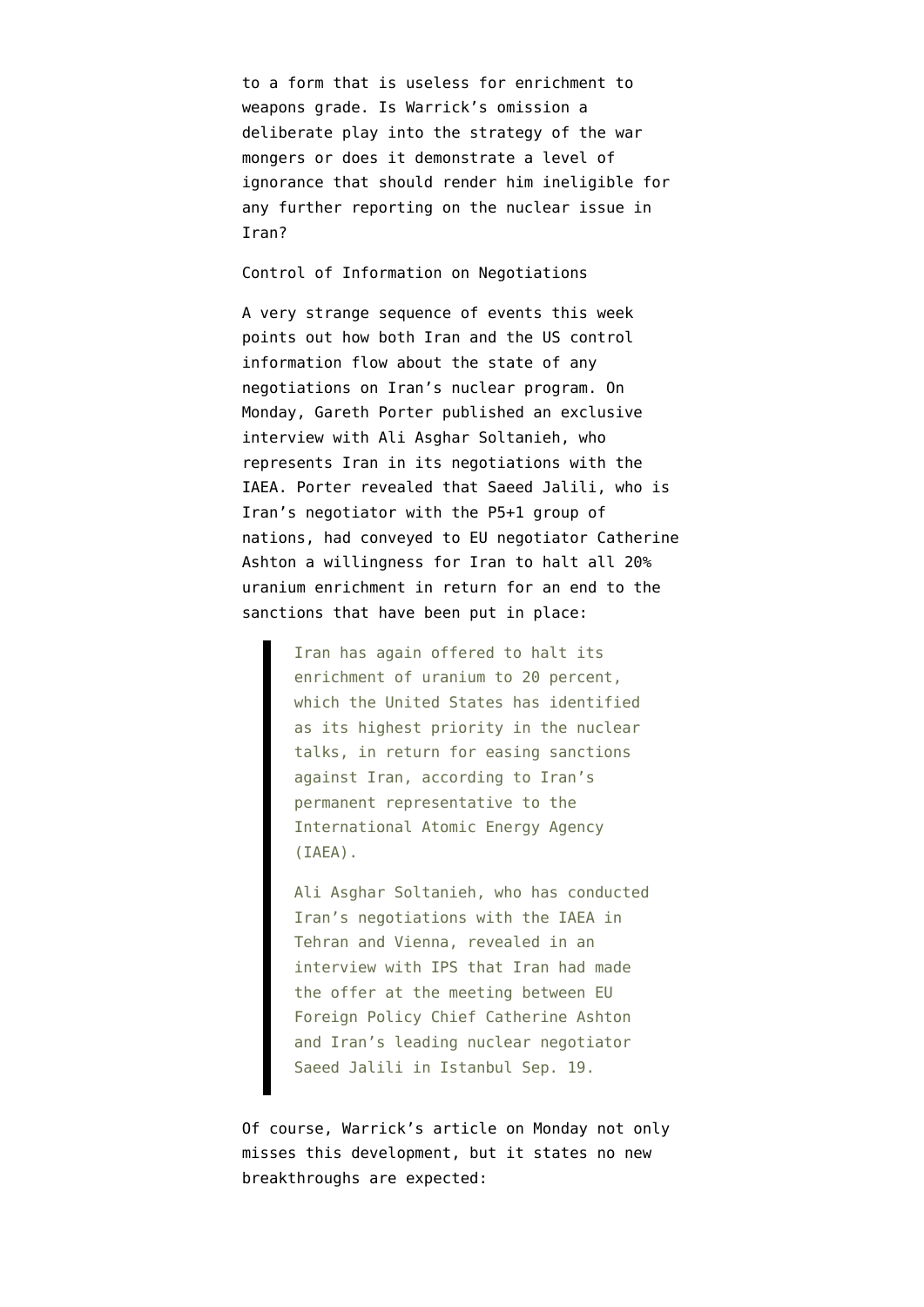No firm dates for new negotiations have been set, and Middle East analysts say no breakthrough is likely until after the November election.

However, it's not just mouthpieces for the US-Israel hardliners that ignore Soltanieh's disclosure. Iran's PressTV reported Tuesday that [Soltanieh refuted that his interview with Porter](http://presstv.com/detail/2012/09/25/263514/irans-iaea-envoy-denies-ips-interview/) [took place:](http://presstv.com/detail/2012/09/25/263514/irans-iaea-envoy-denies-ips-interview/)

> Iran's ambassador to International Atomic Energy Agency (IAEA) has denied false remarks the Inter Press Service (IPS) attributed to him about the Islamic Republic's nuclear energy program, Press TV reports.

"Let me tell you! I've taken part in no interviews about [the country's uranium] enrichment and relevant issues with anyone in the past one month. I've not said such a thing," Ali Asghar Soltanieh told Press TV on the phone on Tuesday.

But the PressTV denial of the interview now appears to be refuted by an article today from Mehr News, where the Porter interview is quoted. It's hard to see how this article can be seen as anything other than confirmation both that the interview took place and that Iran did indeed offer to halt 20% enrichment in return for dropping the sanctions, especially since the article is headlined ["Iran has offered to halt](http://www.mehrnews.com/en/newsdetail.aspx?NewsID=1705414) [20 percent enrichment if sanctions lifted"](http://www.mehrnews.com/en/newsdetail.aspx?NewsID=1705414):

> Iran has offered to stop enriching uranium to a purity level of 20 percent if the West lifts sanctions against Tehran, Iran's ambassador to the Viennabased International Atomic Energy Agency says.

## /snip/

Ambassador Ali Asghar Soltanieh said the offer was made once again in an informal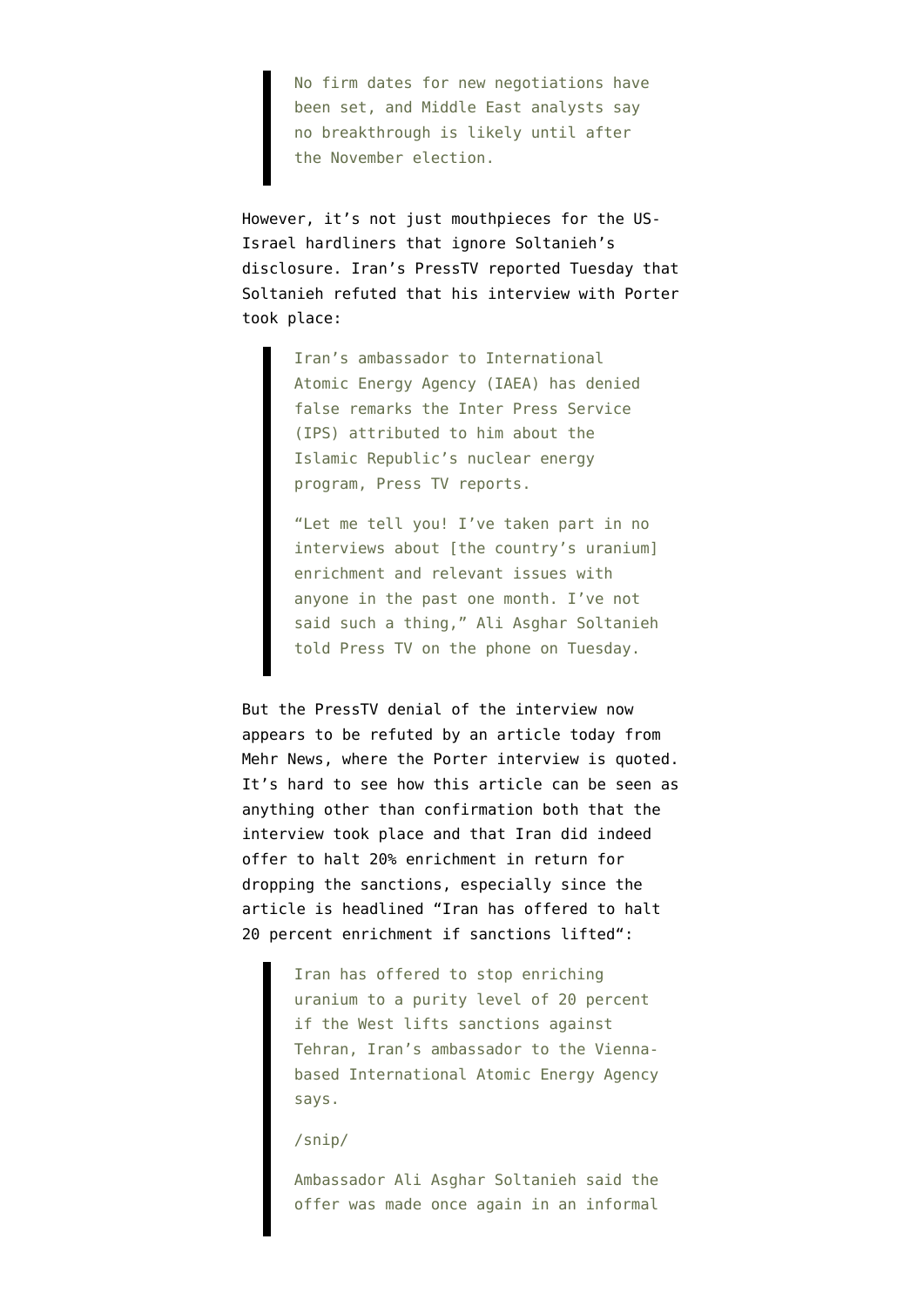meeting between Iran's chief nuclear negotiator Saeed Jalili and European Union foreign policy chief Catherine Ashton in Istanbul on September 18.

## /snip/

"We are prepared to suspend enrichment to 20 percent, provided we find a reciprocal step compatible with it," Soltanieh said in an interview with the Inter Press Service News Agency published on Monday.

"We said this in Istanbul," he added. "If we do that there shouldn't be sanctions."

By email, Porter told me that he is looking into the reasons why Soltanieh would have called PressTV to deny the interview and hopes to publish more information on the turn of events.

At the very least, it appears that there are differing factions within Iran with differing views on whether it should be publicized that Iran is willing to suspend 20% enrichment in return for dropping the sanctions. At the same time, the US press is too consumed with fears over 20% enrichment and joyous descriptions of the pain inflicted on Iran's civilians by the sanctions to notice that new peace opportunities might be up for negotiation.

Update: IPS has added the following note on Gareth Porter's article reporting on his interview with Soltanieh:

> Iranian Ambassador Ali Asghar Soltanieh has reportedly denied the interview on which this Sep. 24 story was based. The interview, conducted by telephone on Sep. 20, is the third story that IPS has published based on interviews with the ambassador, and like the others, it accurately reflects the ambassador's statements to IPS reporter Gareth Porter. We regret the fact that the